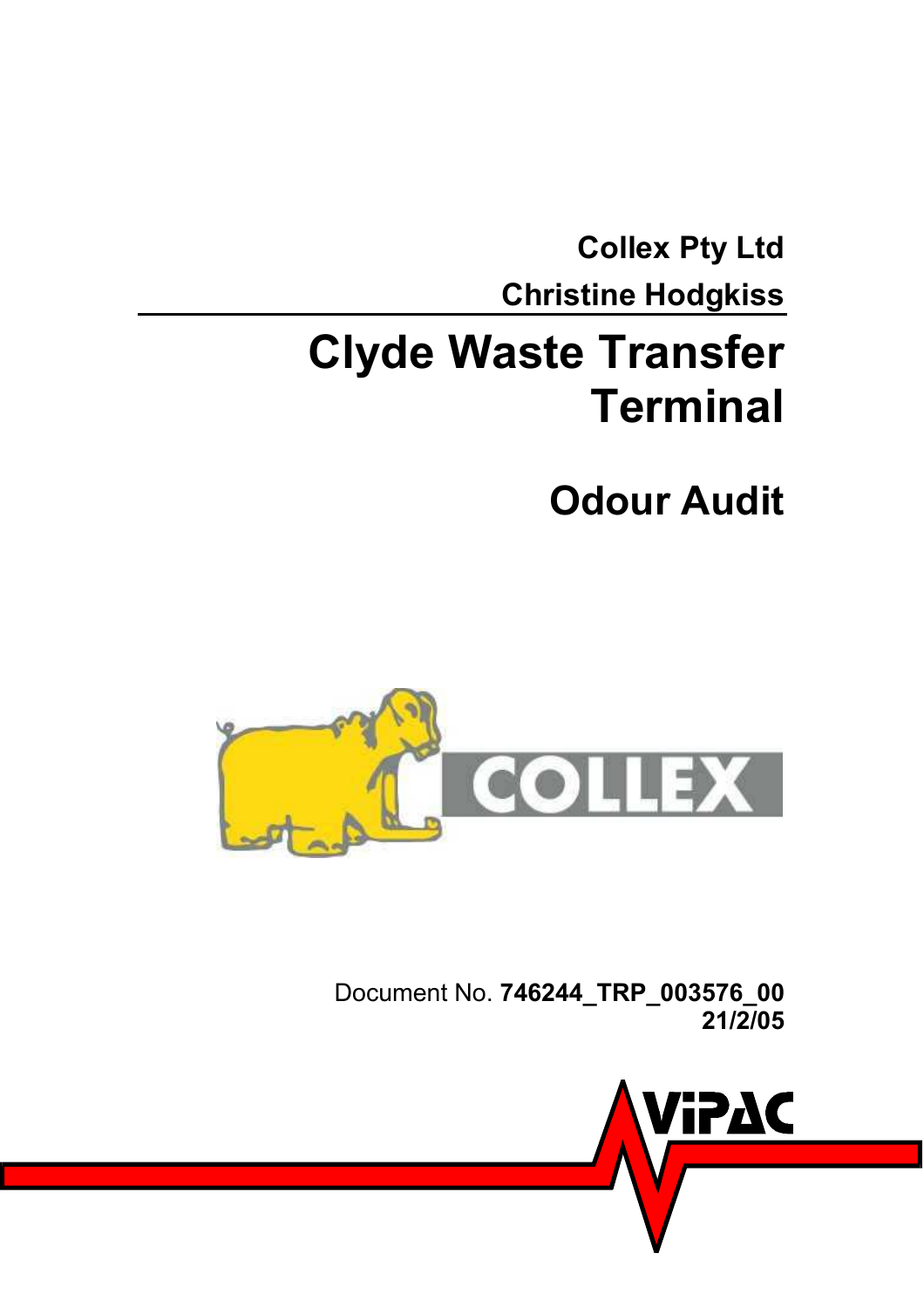

|                      | <b>Clyde Waste Transfer Terminal</b><br><b>Odour Audit</b> |                                  |                      |  |  |  |
|----------------------|------------------------------------------------------------|----------------------------------|----------------------|--|--|--|
| <b>DOCUMENT NO:</b>  |                                                            |                                  | <b>LIBRARY CODE:</b> |  |  |  |
|                      | 746244 TRP 003576 00                                       | <b>B</b> 73                      |                      |  |  |  |
| <b>PREPARED FOR:</b> |                                                            |                                  | <b>PREPARED BY:</b>  |  |  |  |
| Collex Pty Ltd       |                                                            | Vipac Engineers & Scientists Ltd |                      |  |  |  |
|                      | Level 4, 65 Pirrama Road                                   | 6/524 Milton Road (PO Box 436)   |                      |  |  |  |
|                      | Pyrmont NSW 2009                                           | Toowong, QLD. 4066               |                      |  |  |  |
| Australia            |                                                            | Australia                        |                      |  |  |  |
| Contact:             | Christine Hodgkiss                                         |                                  |                      |  |  |  |
| 雷                    | $(02)$ 8571 0211                                           | $\mathbf{r}$                     | $+61738700400$       |  |  |  |
| Fax:                 | $(02)$ 8571 0210                                           | Fax:                             | $+61738700106$       |  |  |  |
|                      |                                                            |                                  |                      |  |  |  |
| PDFPADFD RV.         |                                                            |                                  |                      |  |  |  |

| <b>PREPARED BY:</b> |                                              |                                                                                                |
|---------------------|----------------------------------------------|------------------------------------------------------------------------------------------------|
|                     | brane Rion                                   |                                                                                                |
|                     | Jerome Rivory<br>GM - Northern Region        | Date: 21/2/05                                                                                  |
| <b>REVIEWED BY:</b> |                                              |                                                                                                |
|                     |                                              |                                                                                                |
|                     | Chris Lunney<br>Reviewing Engineer           | Date: 21/2/05                                                                                  |
| <b>RELEASED BY:</b> |                                              |                                                                                                |
|                     | Coampoathus                                  |                                                                                                |
|                     | Christina Dally Watkins<br>QA Representative | Date: 21/2/05                                                                                  |
|                     | <b>REVISION HISTORY</b>                      |                                                                                                |
| <b>Revision No.</b> | <b>Date Issued</b>                           | <b>Reason/Comments</b>                                                                         |
| $\boldsymbol{0}$    | 21/2/05                                      | <b>Initial Issue</b>                                                                           |
|                     | <b>DISTRIBUTION</b>                          |                                                                                                |
| Copy No.            | Location                                     |                                                                                                |
| 1                   | Vipac - Project/Client File                  |                                                                                                |
| $\overline{2}$      | Copy - Vipac Melbourne Library               |                                                                                                |
| 3                   | Original Collex Pty Ltd                      |                                                                                                |
| 4                   |                                              |                                                                                                |
| 5                   |                                              |                                                                                                |
| <b>KEYWORDS:</b>    |                                              |                                                                                                |
| <i>NOTE</i> ·       |                                              | This is a controlled document within the document control system. If revised it must be marked |

*NOTE: This is a controlled document within the document control system. If revised, it must be marked SUPERSEDED and returned to the Vipac QA Representative.*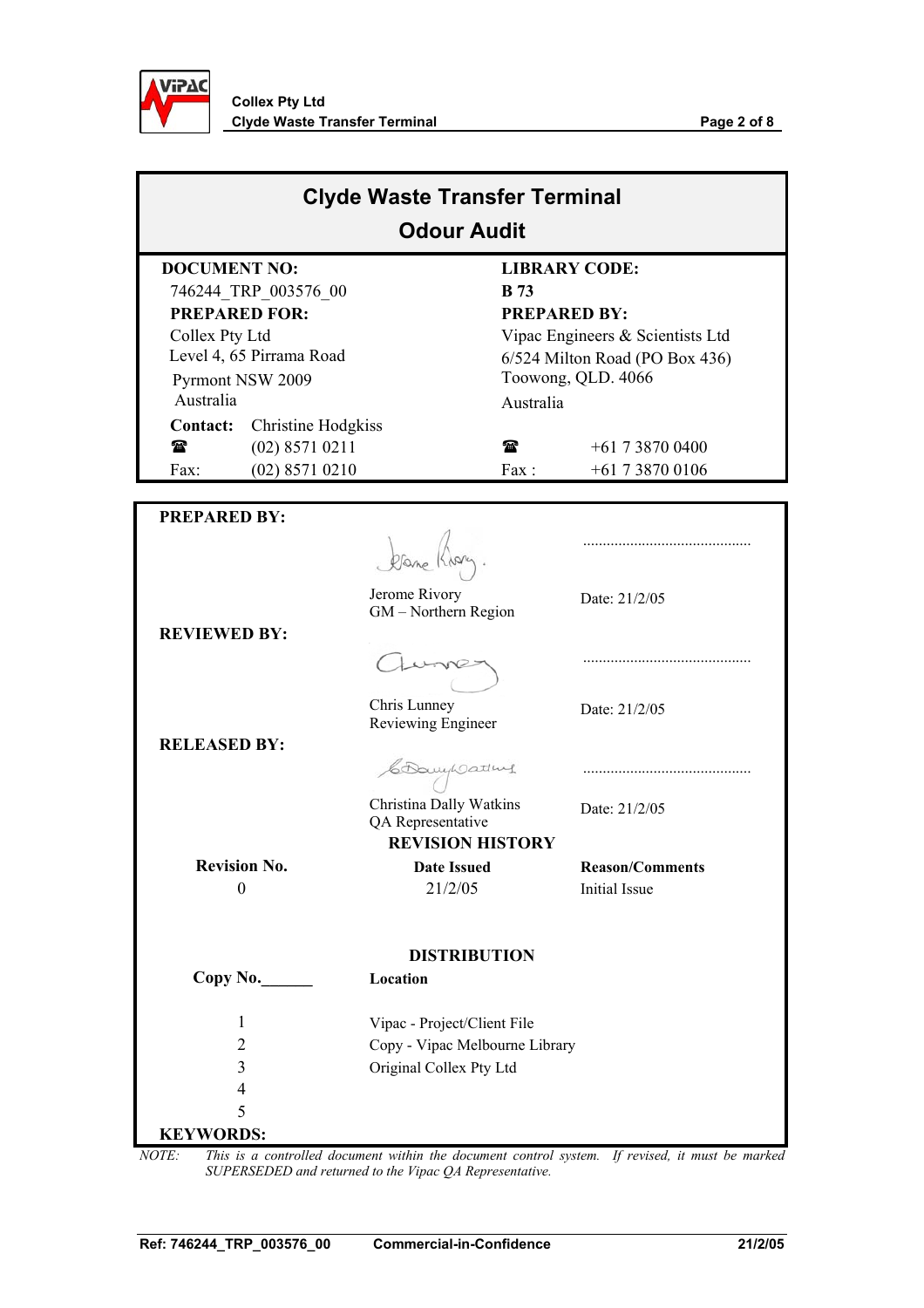

### **EXECUTIVE SUMMARY**

Vipac Engineers & Scientists Ltd (VIPAC) has been commissioned by Collex to carry out the first odour audit.

The Odour Audit has been prepared in compliance with conditions 48 (f) of the Conditions of Consent for the Clyde Transfer Terminal and outlines procedures used and results for the odour audit carried out for the first three months of operation.

Due to operational constraints the odour audit for the first three months was carried out in February 2005, after the three months period had elapsed. Therefore the odour audit concentrated on the procedural aspects of the odour management plan.

The largest non-conformance relates to training and record keeping of training. A number of suggestions have been made on the audit document and within the Odour Audit Report.

There are minor non-conformance issues relating to documentation control. The Hippo Station system provides the appropriate framework and should be utilised for some of the documents that are circulating. A number of actions have been made.

A number of observations have been made. These typically relate to operational issues that could be improved or improved and formalised with appropriate documentation.

It is apparent that the CWTT facility was under going some teething issues within the first three months of operation. It is accepted that it will take some time for operational issues to be bedded down. The first odour audit has highlighted a number of issues that can be improved.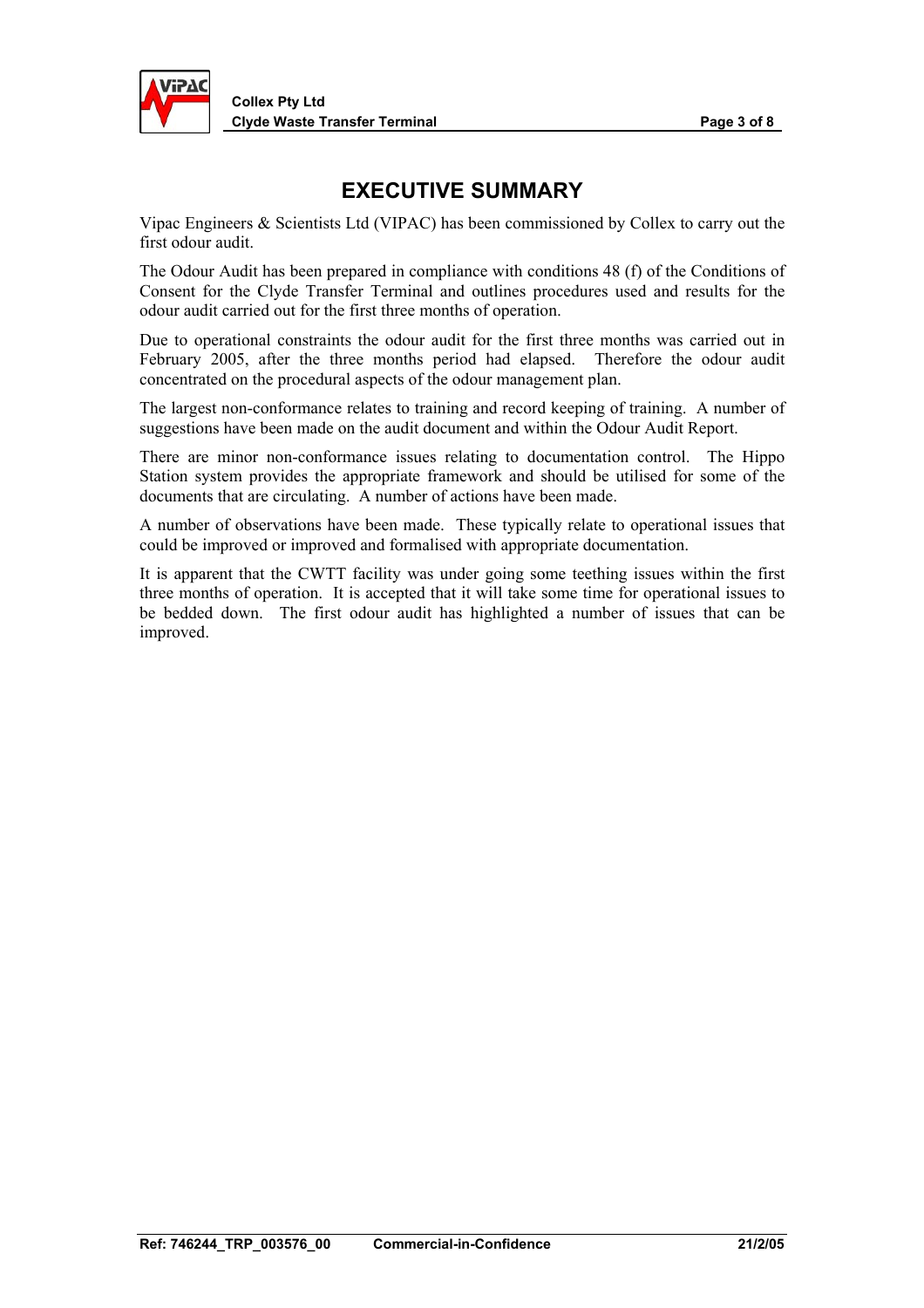

### **TABLE OF CONTENTS**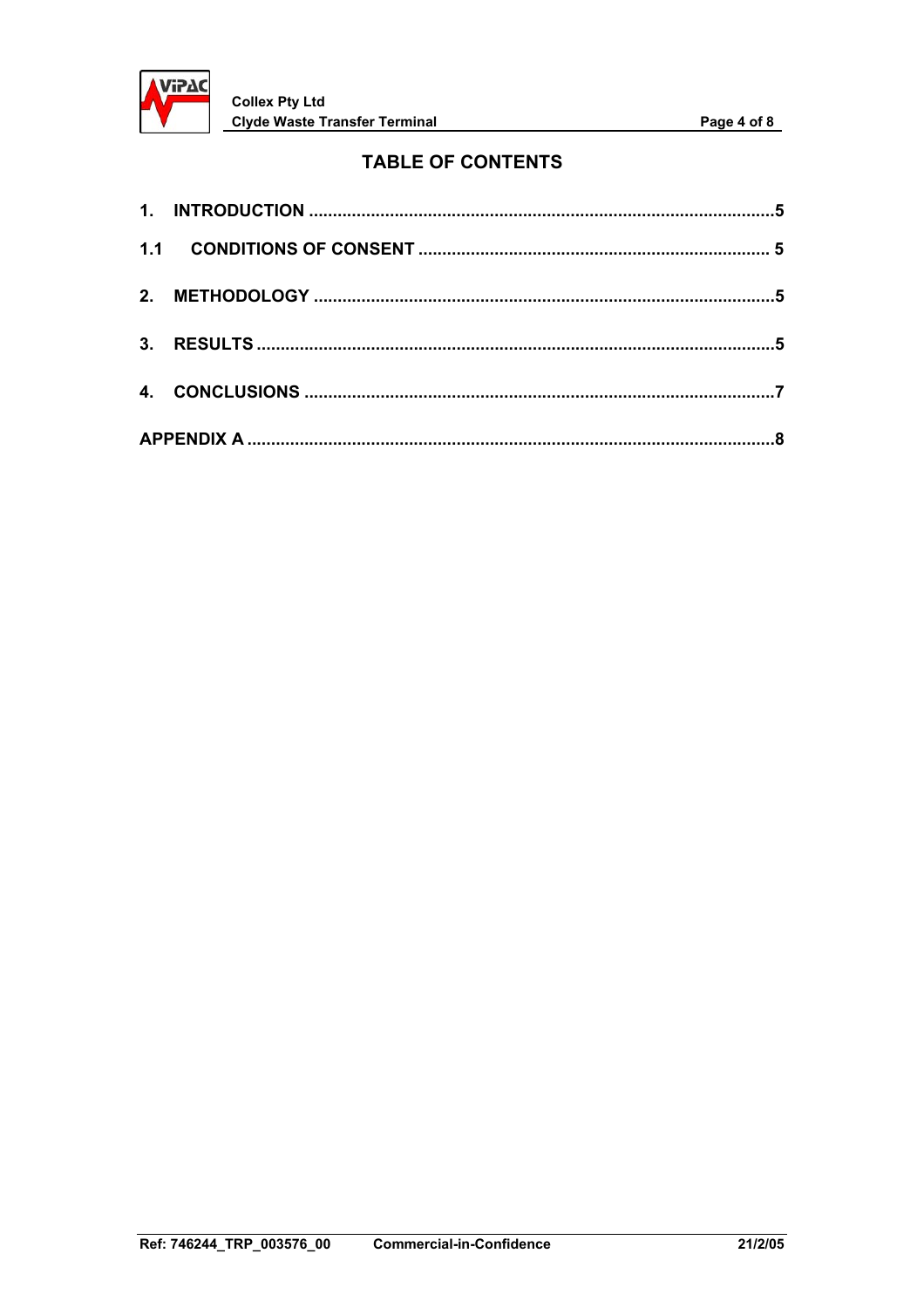<span id="page-4-0"></span>

**Collex Pty Ltd Clyde Waste Transfer Terminal Page 5 of 8** 

### **1. INTRODUCTION**

Vipac Engineers & Scientists Ltd (VIPAC) has been commissioned by Collex to carry out the first odour audit.

The Odour Audit has been prepared in compliance with conditions 48 (f) of the Conditions of Consent for the Clyde Transfer Terminal and outlines procedures used and results for the odour audit carried out for the first three months of operation.

Due to operational constraints the odour audit for the first three months (September, October and November 2004) was carried out in February 2005, after the three months period had elapsed. Therefore the odour audit concentrated on the procedural aspects of the odour management plan.

### **1.1 Conditions of consent**

*48. The Odour Management Plan must address, but is not necessarily limited to, the following issues:* 

*(f) An odour audit program which provides for a comprehensive odour audit of the premises and nearby commercial and residential areas, by an independent, appropriately qualified and experienced person, to be conducted 3-monthly for the initial 24 months of receiving uncontainerised waste at the terminal, and 6 monthly thereafter, unless otherwise approved in writing by the Director-General.* 

### **2. METHODOLOGY**

A methodology document reflecting general principles of environmental auditing and specific odour was prepared (VIPAC ref 746244\_GCO\_003536\_00). This document is able to be fine tuned for further odour audits.

### **3. RESULTS**

The completed odour audit document for the first three months of operation is presented in Appendix A.

The most apparent non-conformance issue relates to the training of staff and record keeping of training. The management of odour impacts on operations within the Clyde Waste Transfer Terminal (CWTT) and it is essential that staff be trained in odour prevention practices and that records of such training be recorded. It is understood that the many of the CWTT operational staff are casually employed and this further reinforces the need for formal training and training records. It is accepted that some training does occur, it is therefore a matter of ensuring that training occurs uniformly across all staff and making sure that training records are kept in a central location.

Documentation control is not quite up to an appropriate standard and warrants a minor nonconformance (examples are training records, production memos, etc). The Collex documentation system "Hippo Station" is comprehensive and allows good documentation control. There are however a number of operational memos or working practices which have evolved since the start of operations of the CWTT that exist only as external documents to the Hippo Station system. It is suggested that such documents be formalised and uploaded to the Hippo Station system.

A number of observations have been made. These typically relate to operational issues that could be improved or improved and formalised with appropriate documentation.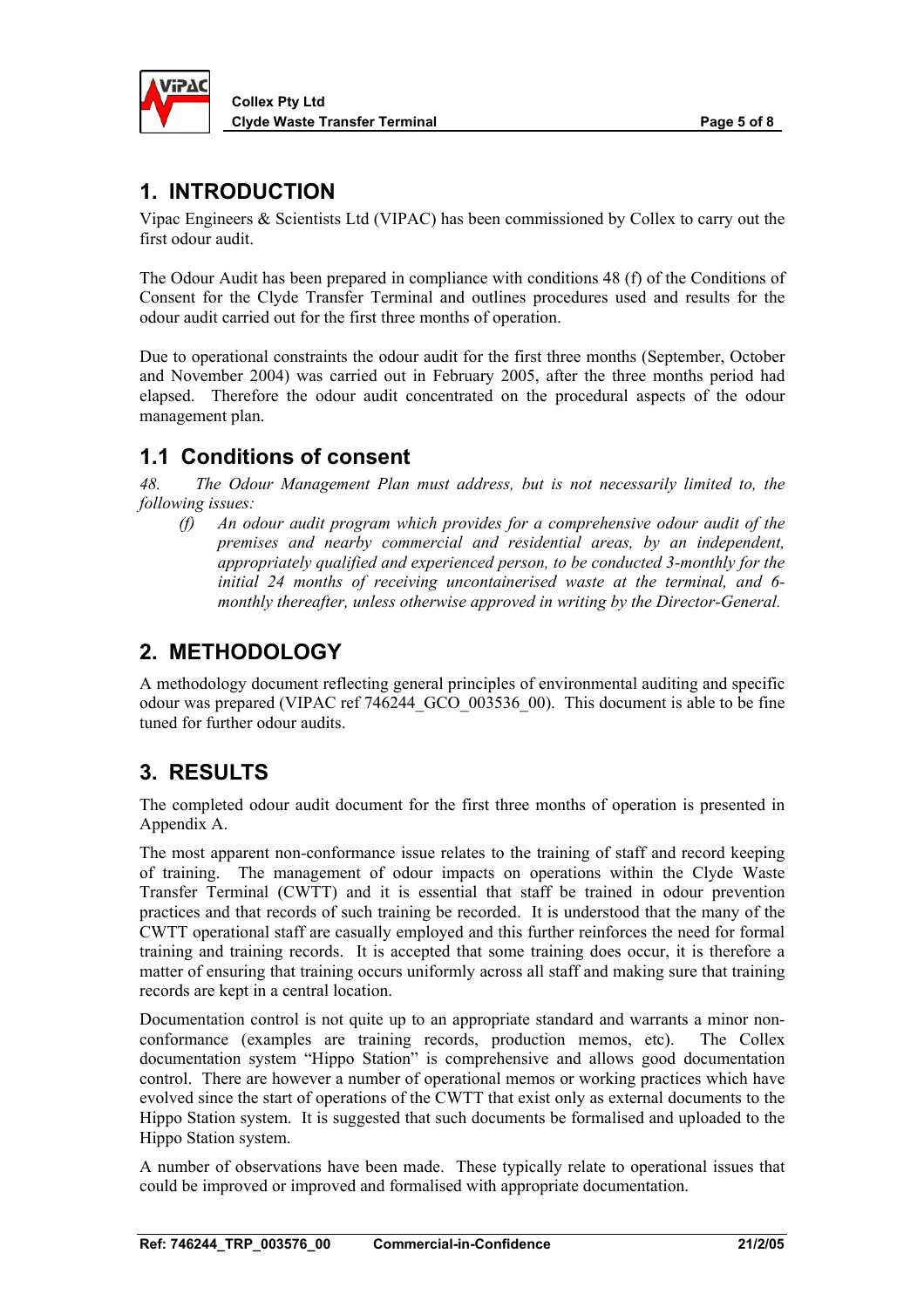

#### **Collex Pty Ltd Clyde Waste Transfer Terminal Clyde Waste Transfer Terminal According to Page 6 of 8**

It is apparent that the CWTT facility was under going some teething issues within the first three months of operation. It is accepted that it will take some time for operational issues to be bedded down. The first odour audit has highlighted a number of issues that can be improved. Table 3.1 presents a summary of actions.

| Item<br><b>Number</b> | <b>Action</b><br><b>Type</b> | Importance | <b>Issue Description</b>                                                                                                                                                                                                                                                                 | <b>Corrective action required</b>                                                                                                                                                |
|-----------------------|------------------------------|------------|------------------------------------------------------------------------------------------------------------------------------------------------------------------------------------------------------------------------------------------------------------------------------------------|----------------------------------------------------------------------------------------------------------------------------------------------------------------------------------|
| 1                     | N/C                          | High       | There are a number of document<br>formalised<br>that<br>not<br>are<br><sub>or</sub><br>contained within Collex's Hippo<br>Station document system                                                                                                                                        | Formalise documents<br>Place documents on<br>Hippo<br>Station                                                                                                                    |
| $\overline{2}$        | N/C                          | High       | The Standard Operating Pratice<br>contained in the OMP has not<br>embodied<br>into<br>heen<br>an<br>operational plan. It is understood<br>that operations differ to those<br>originally intended.<br>The SOP<br>should be modified appropriately<br>and place on Hippo Station<br>system | Review SOP in light of current<br>operations.<br>Formalise SOP.<br>Place documents on<br>Hippo<br>Station                                                                        |
| 3                     | N/C                          | High       | Training for operational odour<br>management could be improved.<br>Training records are not kept in a<br>systematic fashion.                                                                                                                                                             | Training material should<br>be<br>updated<br>reflect<br>to<br>the<br>of<br>importance<br>operational<br>constraints<br>odour<br>and<br>management.<br>Training records should be |
|                       |                              |            |                                                                                                                                                                                                                                                                                          | maintained in a systematic<br>fashion.                                                                                                                                           |
| 4                     | N/C                          | High       | There is no central Monitoring<br>Data Management System.                                                                                                                                                                                                                                | The central Monitoring Data<br>Management system should be<br>established                                                                                                        |
| 5                     | M/N/C                        | Medium     | The<br>operations<br>contingency<br>program is contained within a<br>July 2004 waste management<br>plan (Maunsell document).                                                                                                                                                             | It may be necessary to review<br>this document in light of<br>current operational practices.<br>Place documents on<br>Hippo<br>Station.                                          |
| 6                     | M/N/C                        | Medium     | An overall register of Pollution<br>Complaints Forms does not exist.                                                                                                                                                                                                                     | Establish an overall register of<br>Pollution Complaints Register.                                                                                                               |
| $\overline{7}$        | M/N/C                        | Medium     | Completed Pollution Complaints<br>Forms do not record a unique<br>complaint number.                                                                                                                                                                                                      | Establish a numbering system<br>Pollution<br>for<br>completed<br>Complaint Forms.<br>Record<br>complaint<br>number<br>within overall register                                    |
| 8                     | M/N/C                        | Medium     | Completed Pollution Complaints<br>Forms do not record weather<br>conditions and plant conditions<br>that were occurring at the time.                                                                                                                                                     | Update Pollution Complaints<br>Forms to allow recording of the<br>weather data and plant status<br>that were occurring at the time.                                              |

| Table 3.1 – Corrective action summary |  |
|---------------------------------------|--|
|                                       |  |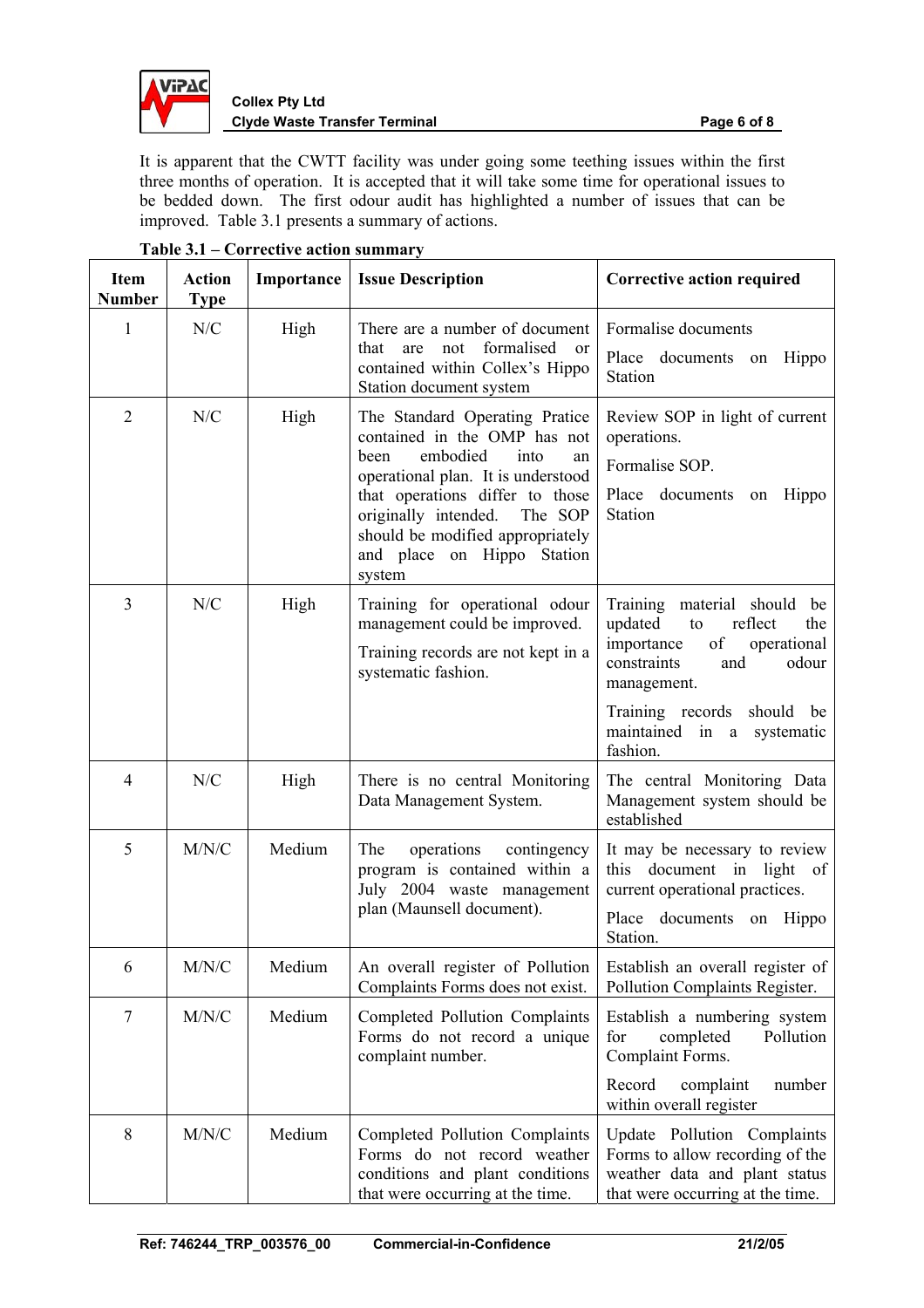<span id="page-6-0"></span>

### **4. CONCLUSIONS**

The largest non-conformance relates to training and record keeping of training. A number of suggestions have been made on the audit document and within the Odour Audit Report.

There are minor non-conformance issues relating to documentation control. The Hippo Station system provides the appropriate framework and should be utilised for some of the documents that are circulating. A number of actions have been made.

A number of observations have been made. These typically relate to operational issues that could be improved or improved and formalised with appropriate documentation.

It is apparent that the CWTT facility was under going some teething issues within the first three months of operation. It is accepted that it will take some time for operational issues to be bedded down. The first odour audit has highlighted a number of issues that can be improved.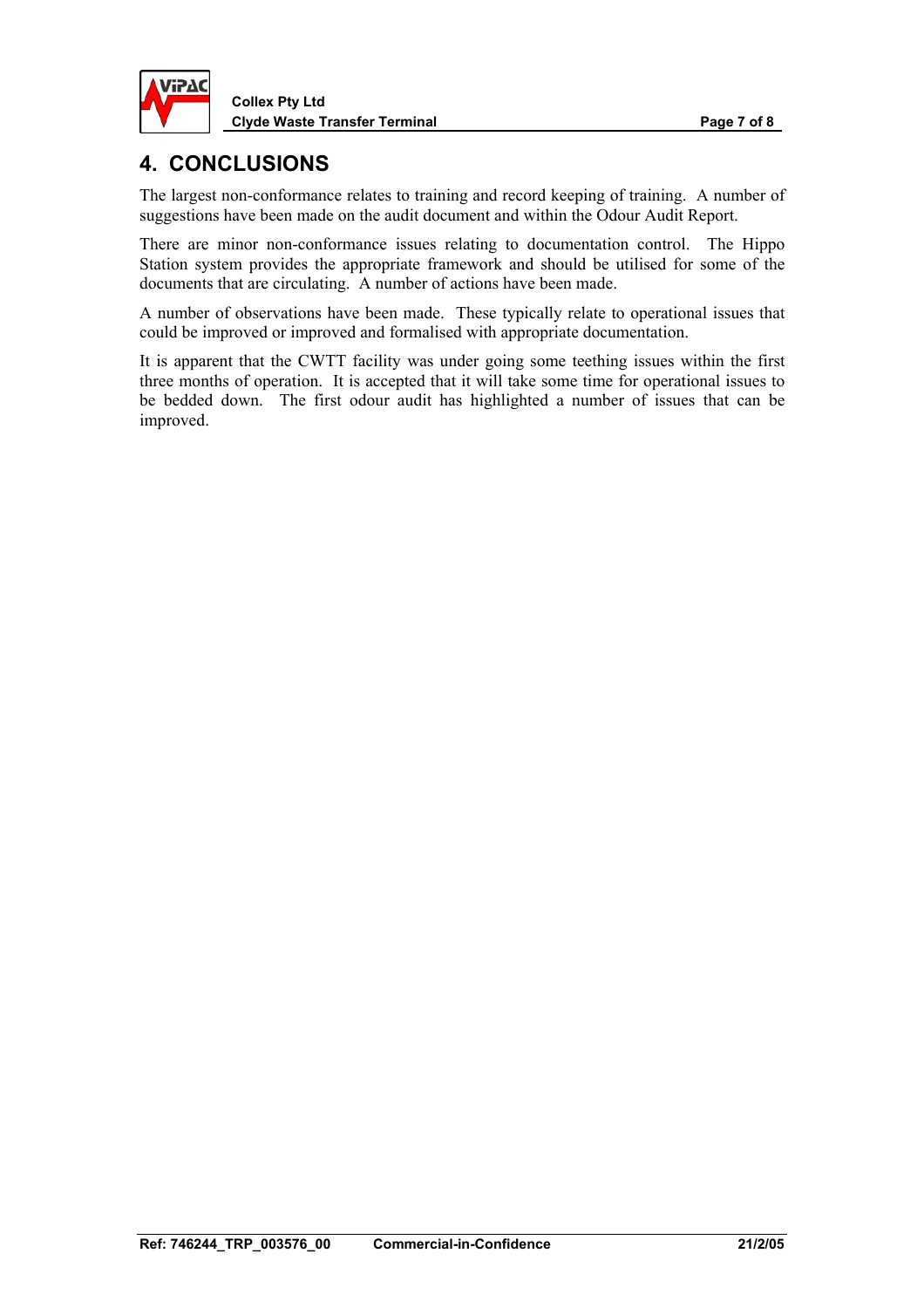<span id="page-7-0"></span>

# **APPENDIX A**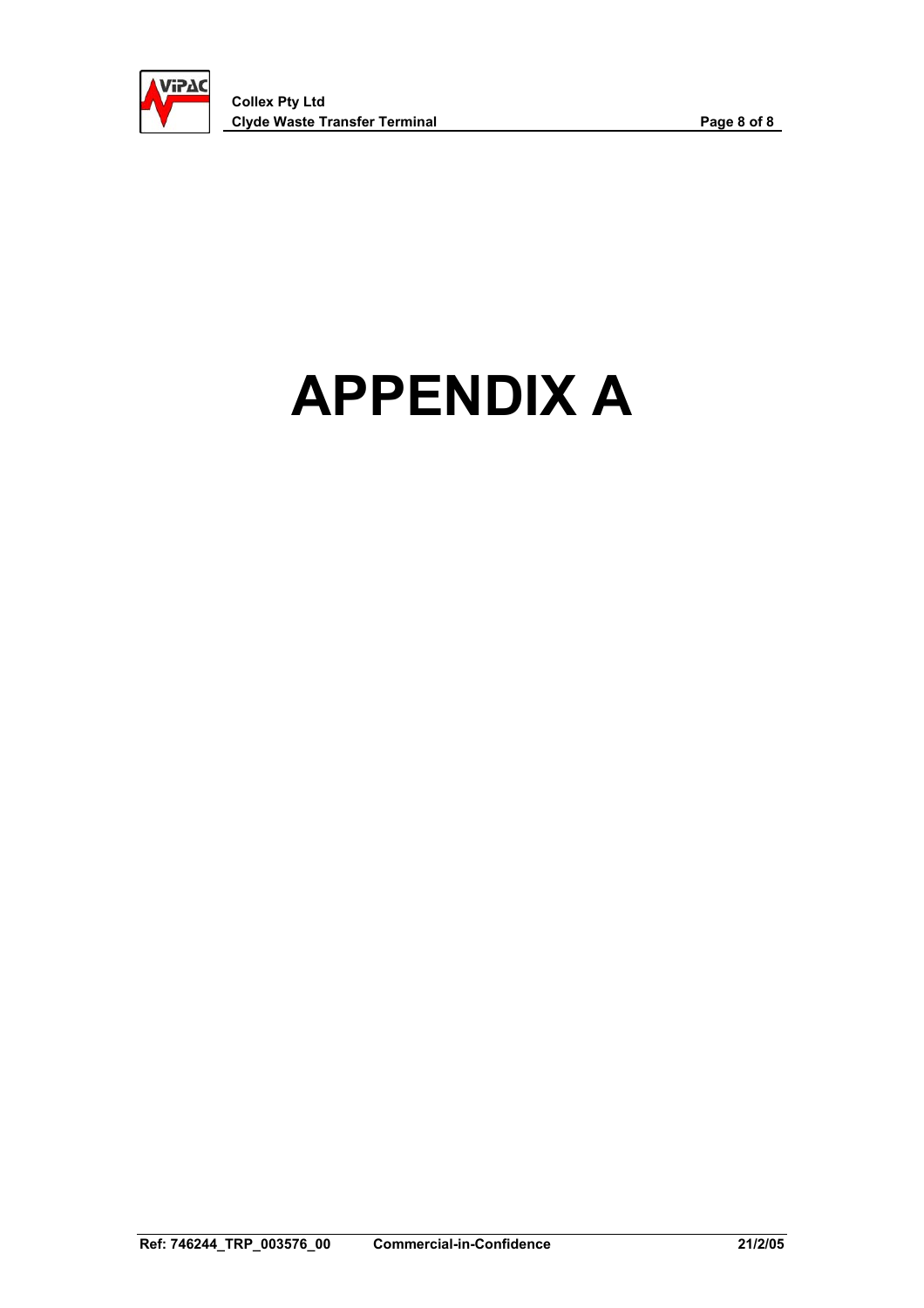| <b>GENERAL</b><br><b>CATEGORY</b>                | <b>REQUIREMENT</b>                                                                                                                             | <b>COMMENTS</b>                                                                                                                                                                                                                                                                                                                                                                                                                                                                                                                                                                                                                                                                                                                                                                                                                                                                                                                | <b>COMPLIANCE *</b> |
|--------------------------------------------------|------------------------------------------------------------------------------------------------------------------------------------------------|--------------------------------------------------------------------------------------------------------------------------------------------------------------------------------------------------------------------------------------------------------------------------------------------------------------------------------------------------------------------------------------------------------------------------------------------------------------------------------------------------------------------------------------------------------------------------------------------------------------------------------------------------------------------------------------------------------------------------------------------------------------------------------------------------------------------------------------------------------------------------------------------------------------------------------|---------------------|
| <b>ODOUR</b><br><b>MANAGEMENT</b><br><b>PLAN</b> | Are the goals of the OMP well understood? Are there<br>written site procedures?                                                                | Procedures written from OMP are kept electronically. Hippo Station documentation control<br>system (Collex Documentation Management System). When a document is added to Hippo<br>Station a documentation control number is issued and is used for reference.<br>A list of current documents was printed off and reviewed for relevancy. Documents thought<br>to relate to Odour Management were printed for review.<br>There are also a number of draft documents that form part of the operation documentation<br>which are not on Hippo Station. An example is "Odour Containment Process - Memo dated                                                                                                                                                                                                                                                                                                                      | M/N/C               |
|                                                  |                                                                                                                                                | 16/9/04". It is recommended that such documents be formalised and put on Hippo Station.                                                                                                                                                                                                                                                                                                                                                                                                                                                                                                                                                                                                                                                                                                                                                                                                                                        |                     |
|                                                  | 2. Are the responsibilities for the implementation of the<br>OMP well understood? Is there a written record of<br>training in Odour Management | There is a draft Safe Work Method Statement named Odour Containment. It has been<br>discussed with staff during a toolbox meeting on 7/12/04, there was an agenda and minutes<br>issued but formal training records were not kept. The minutes were displayed on the<br>noticeboard. Only a fraction of current staff has attended the toolbox discussion.<br>It is noted that the Induction Review Checklist for Award Related Employees (Doc TRG-<br>NSW-219-003-1) does not allow for any Environmental or Odour Management Procedures.<br>Yet the training plan does allow for an "Environmental Induction" and a check of one staff file<br>does confirm the existence of "Environmental Training" and "Environmental Quiz". The<br>Environmental Quiz does not contain any specific references to odour. The Environmental<br>Induction and quiz were carried out by an employment agency. It is suggested that specific | M/N/C               |
|                                                  |                                                                                                                                                | training on the operational aspects of odour management occur and that this training be<br>aligned with OMP requirements.<br>A training matrix was reviewed. Informal training does occur on an ad hoc basis and Odour                                                                                                                                                                                                                                                                                                                                                                                                                                                                                                                                                                                                                                                                                                         |                     |
|                                                  |                                                                                                                                                | Management is one of the topics discussed. Training records are not maintained in a<br>systematic fashion. It is recommended that training record keeping be improved.                                                                                                                                                                                                                                                                                                                                                                                                                                                                                                                                                                                                                                                                                                                                                         |                     |

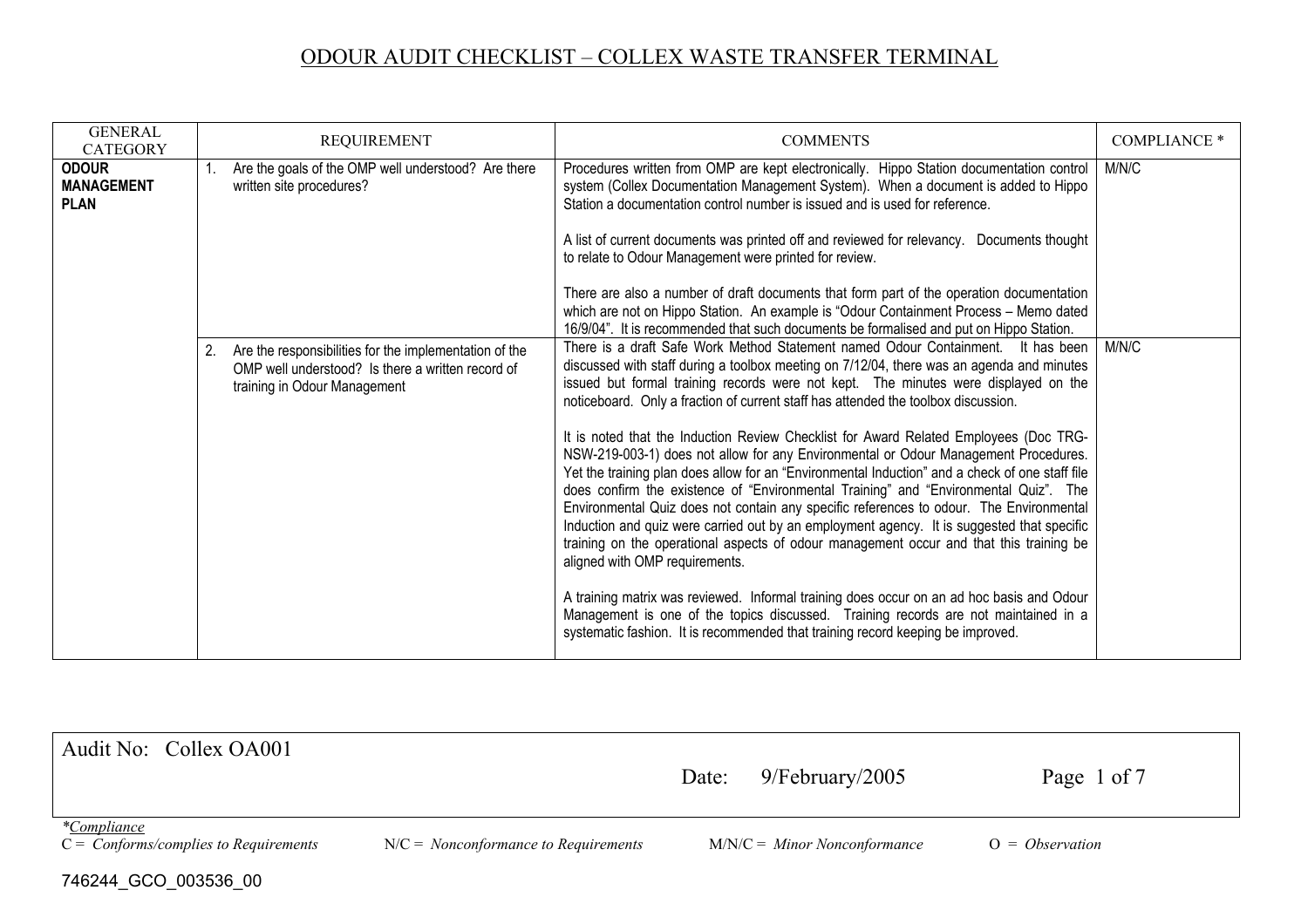| <b>GENERAL</b><br><b>CATEGORY</b>                |    | <b>REQUIREMENT</b>                                                                                                                                                                                                                                                                               | <b>COMMENTS</b>                                                                                                                                                                                                                                                                                                                                                                                                                                                                                                                                                                                      | <b>COMPLIANCE *</b> |
|--------------------------------------------------|----|--------------------------------------------------------------------------------------------------------------------------------------------------------------------------------------------------------------------------------------------------------------------------------------------------|------------------------------------------------------------------------------------------------------------------------------------------------------------------------------------------------------------------------------------------------------------------------------------------------------------------------------------------------------------------------------------------------------------------------------------------------------------------------------------------------------------------------------------------------------------------------------------------------------|---------------------|
| <b>ODOUR</b><br><b>MANAGEMENT</b><br>PLAN (CONT) | 3. | Are procedures and protocols aligned with OMP<br>requirements?                                                                                                                                                                                                                                   | Generally the procedures and protocols are aligned with the OMP requirements. There are<br>some procedures that are in draft form and have not made the Hippo Station document<br>register. It is also difficult to ascertain whether staff have been trained in these procedures.<br>The SOP contained within the OMP has not embodied into a SOP for the site. It is apparent<br>that the site is not being operated in strict accordance with the intent of the OMP.                                                                                                                              | N/C                 |
|                                                  | 4. | Do procedures for the management of waste at the<br>premises aim to minimise the generation of odours?                                                                                                                                                                                           | Procedure PRO-NSW-219-015-2 is the reference document. This document does aim to<br>minimise the generation of odour. "Odour Containment Process - Memo dated 16/9/04 also<br>applies and was the general terms of the December 2004 "toolbox" talk. Training records<br>may be updated more rigorously.                                                                                                                                                                                                                                                                                             | M/N/C               |
|                                                  |    | 5. Is there a protocol for the operation of the odour control<br>mechanisms to minimise the risk of any adverse<br>impacts?                                                                                                                                                                      | Protocol PRO-NSW-219-014-2 is reference document and there is a daily checklist (FOR-   C<br>NSW-219-007) which one operator fills out. The Site Manager keeps these records and<br>copies were sighted.                                                                                                                                                                                                                                                                                                                                                                                             |                     |
|                                                  |    | 6. Are there procedures for the maintenance and repair of<br>the forced air extraction and odour filtration system,<br>including the replacement of filters and odour<br>adsorption material?                                                                                                    | Odour testing currently carried out on a monthly basis to check odour emissions. The<br>intention was that carbon filters would be replaced on an as required basis following odour<br>testing. However there have been some mechanical issues associated with the carbon<br>adsorption system and this has been the basis for replacement.<br>Dust filters are inspected daily. It suggested that the daily checklist (FOR-NSW-219-007) be<br>improved to incorporate the step that "if pressure readings cannot be reduced below a<br>certain level, the action is to replace the relevant filter" | $\circ$             |
|                                                  |    | 7. Is there a written record of training for personnel<br>involved in items 4,5, 6 and 7?                                                                                                                                                                                                        | Training record keeping is not carried out in a systematic fashion. It is suggested that this be<br>improved.                                                                                                                                                                                                                                                                                                                                                                                                                                                                                        | N/C                 |
|                                                  |    | 8. Has there been an emission monitoring program<br>designed to determine the odour generation rates from<br>the waste in the terminal building, to establish the<br>capture and removal efficiency of the forced air system<br>and to determine appropriate equipment maintenance<br>schedules? | VIPAC has developed an emission monitoring program to determine the odour generation $\vert$ C<br>rates from the waste in the terminal building, to establish the capture and removal efficiency<br>of the forced air system and to determine appropriate equipment maintenance schedules.<br>The reference document is the OMP (VIPAC ref 746244_TRP_002867_03). The study is not<br>yet completed, but preliminary results have been published in various documents (VIPAC<br>refs 746244_TRP_003232_01, 746244_TRP_003223_00 and 746244_TRP_003329_00).                                           |                     |
|                                                  | 9. | Is there an operations contingency program that<br>specifies actions in the event of equipment failure,<br>industrial action or any other situation which prevents<br>the containerisation of waste that has been in the<br>building in excess of 18 hours?                                      | There is a July 2004 waste management plan (Maunsell document). Section 4.3.5 contains<br>the appropriate contingency plan. It is recommended that this document be placed on the<br>Hippo Station documentation system. It may be necessary to update the document to reflect<br>current operational practices.                                                                                                                                                                                                                                                                                     | M/N/C               |

Audit No: Collex OA001

Date: 9/February/2005 Page 2 of 7

*\*Compliance*

746244\_GCO\_003536\_00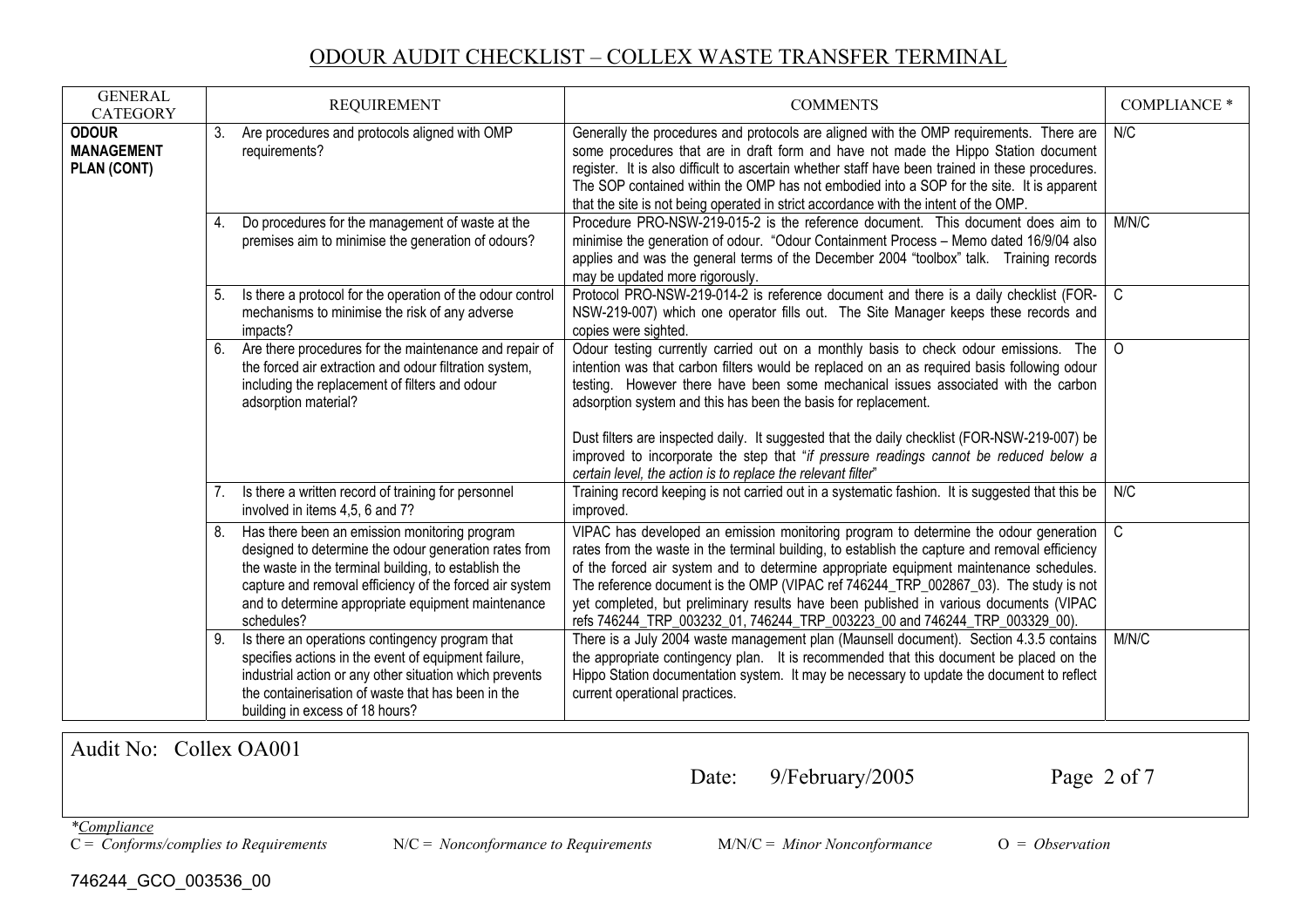| <b>GENERAL</b><br><b>CATEGORY</b>                       | <b>REQUIREMENT</b>                                                                                                                                                                                                                     | <b>COMMENTS</b>                                                                                                                                                                                                                                                                                                                                                                                                                                                                                                       | COMPLIANCE * |
|---------------------------------------------------------|----------------------------------------------------------------------------------------------------------------------------------------------------------------------------------------------------------------------------------------|-----------------------------------------------------------------------------------------------------------------------------------------------------------------------------------------------------------------------------------------------------------------------------------------------------------------------------------------------------------------------------------------------------------------------------------------------------------------------------------------------------------------------|--------------|
| <b>ODOUR</b><br><b>MANAGEMENT</b><br><b>PLAN (CONT)</b> | 10. Has there been a testing program designed to<br>determine the appropriate maintenance schedules for<br>replacement of odour adsorption material in the<br>containers?                                                              | VIPAC has designed a testing program designed to determine the appropriate maintenance<br>schedules for the replacement of odour adsorption material in the containers. The reference<br>document is the OMP (VIPAC ref 746244_TRP_002867_03). The study is on going and an<br>appropriate maintenance schedule has not yet been determined.                                                                                                                                                                          | C            |
|                                                         | 11. Is there a procedure for the maintenance and repair of<br>the odour adsorption and pressure relief vents (DG<br>has removed pressure relief vent requirement) of waste<br>containers?                                              | A Container Maintenance procedure exists and document PRO-NSW-219-012-2 is the<br>reference. Following publication of results of the study on replacement of odour adsorption<br>material for the containers, it may be an idea to update this procedure. Access database<br>controls the container filter replacement program and Woodlawn administers this database.<br>The Site Manager is responsible for the replacement of the filters.<br>The manifest from Woodlawn identifies physically damaged containers. | $\Omega$     |
|                                                         | 12. Is there a community consultation program on odour?<br>Are there meeting minutes? Has there been a<br>community survey?                                                                                                            | There is a community consultation committee which meets monthly. Odour is one of the<br>topics discussed and results from odour testing are tabled by Collex. Minutes of meeting no<br>11 were viewed. There has been few complaints regarding odour and the committee has not<br>discussed the need for a community odour survey.                                                                                                                                                                                    | C            |
|                                                         | 13. Is the forced air extraction and odour system able to<br>operate in a proper and efficient manner under<br>continuous duty?                                                                                                        | Yes. There have been some problems with carbon adsorption filter banks that have failed<br>mechanically. Also the amount of dust is higher than estimated at the design stage. As a<br>result some of the dust filters are overloaded. Collex has undertaken short term operational<br>changes to address this issue. Collex is studying various proposals to address these issues.<br>This will need to be reviewed at a later audit.                                                                                | $\circ$      |
|                                                         | 14. Is the forced extraction and odour filtration system able<br>to efficiently contain odours and dust within the building<br>and that before discharging through to atmosphere fine<br>particles and odours are removed efficiently? | The forced extraction and odour filtration system was designed to efficiently contain odours $\vert$ O<br>and dust within the building. At present there have only been a small number of complaints.<br>These complaints are from the closest industrial premises. Currently there is no consensus<br>on where the odours come from within the Collex operations. It is recommended that<br>continued dialogue be maintained between Manildra and Collex to determine the source of<br>the odour complaints.         |              |
|                                                         |                                                                                                                                                                                                                                        | Stack testing carried out to date indicates that odour and particulates are removed efficiently<br>(VIPAC ref 746244 TRP 003232 01).                                                                                                                                                                                                                                                                                                                                                                                  |              |

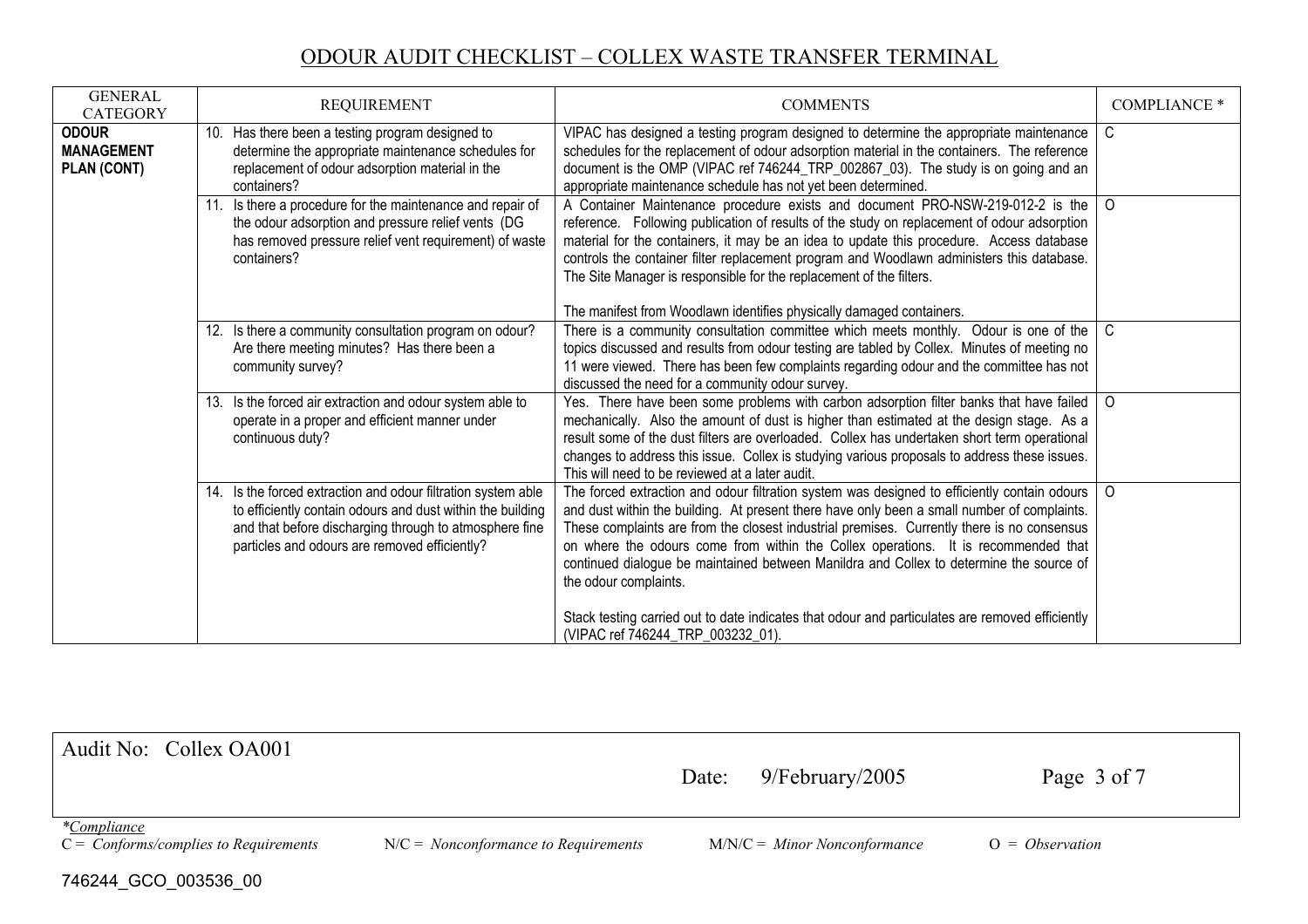| <b>GENERAL</b><br><b>CATEGORY</b>                       | <b>REQUIREMENT</b>                                                                                                                                                                                                                                                                           | <b>COMMENTS</b>                                                                                                                                                                                                                                                                                                                                                                                                                                                                                                                                                                                                                  | <b>COMPLIANCE *</b> |
|---------------------------------------------------------|----------------------------------------------------------------------------------------------------------------------------------------------------------------------------------------------------------------------------------------------------------------------------------------------|----------------------------------------------------------------------------------------------------------------------------------------------------------------------------------------------------------------------------------------------------------------------------------------------------------------------------------------------------------------------------------------------------------------------------------------------------------------------------------------------------------------------------------------------------------------------------------------------------------------------------------|---------------------|
| <b>ODOUR</b><br><b>MANAGEMENT</b><br><b>PLAN (CONT)</b> | 15. Is the forced air extraction and odour filtration operated<br>whenever there is waste in the building? If not,<br>produce records of non compliance, corrective actions<br>and evidence of follow up.                                                                                    | There is a clear procedural requirement for Collex operators to operate the forced air $\vert$ O<br>extraction and odour filtration system whenever there is waste in the building. Eric Le<br>Provost (Environmental Manager) is to be informed if fans are to be turned off at any time<br>and he makes the decision. The requirement to turn off fans may be required for<br>maintenance actions. It is suggested that if there is waste on the floor at the time that fans<br>be turned off one at a time. A procedure outlining such requirements should be elaborated<br>and uploaded on the Hippo Station document system |                     |
|                                                         | 16. Have results of any odour performance testing been<br>made available to the Community Consultative<br>Committee, the EPA, the Director General and be<br>made publicly available within 8 weeks of such testing                                                                          | Odour performance testing results have presented to the Committee Consultative   C<br>Committee. Emailed to EPA and DG in early December 2004.                                                                                                                                                                                                                                                                                                                                                                                                                                                                                   |                     |
|                                                         | 17. Are all odour monitoring and management plans<br>available to the public on request? Have there been<br>any requests? If so, who?                                                                                                                                                        | Yes but there have not been any requests.                                                                                                                                                                                                                                                                                                                                                                                                                                                                                                                                                                                        | C                   |
|                                                         | 18. Is any containerised waste exposed to the atmosphere<br>at site, except via a pressure release mechanism (DG<br>has removed pressure release requirement) and odour<br>filtration system? If not, produce records of non<br>compliance, corrective actions and evidence of follow<br>up. | No                                                                                                                                                                                                                                                                                                                                                                                                                                                                                                                                                                                                                               | C                   |
|                                                         | 19. Has the design of the pressure release mechanism<br>(DG has removed this requirement) and odour filtration<br>system on the waste containers been approved by the<br>Director General?                                                                                                   | Yes                                                                                                                                                                                                                                                                                                                                                                                                                                                                                                                                                                                                                              | C                   |
|                                                         | 20. Is any containerised waste re-exposed to the<br>atmosphere at site except via the pressure release<br>mechanism and odour filtration system? If yes, produce<br>records of non compliance, corrective actions and<br>evidence of follow up.                                              | <b>No</b>                                                                                                                                                                                                                                                                                                                                                                                                                                                                                                                                                                                                                        | C                   |
|                                                         | 21. Do the design parameters for the discharge points<br>meet the requirements of condition 84?                                                                                                                                                                                              | Yes - drawings 104070001-805 shows the exhaust height at least 14 m off the ground.<br>Exhaust stack diameter is 700 mm                                                                                                                                                                                                                                                                                                                                                                                                                                                                                                          | C                   |

| Audit No: Collex OA001                                                         |                                        | Date: | 9/February/2005                | Page 4 of 7       |
|--------------------------------------------------------------------------------|----------------------------------------|-------|--------------------------------|-------------------|
| <i>*Compliance</i><br>$C = \textit{Conforms}/\textit{complex}$ to Requirements | $N/C = Nonconformance$ to Requirements |       | $M/N/C =$ Minor Nonconformance | $O = Observation$ |

746244\_GCO\_003536\_00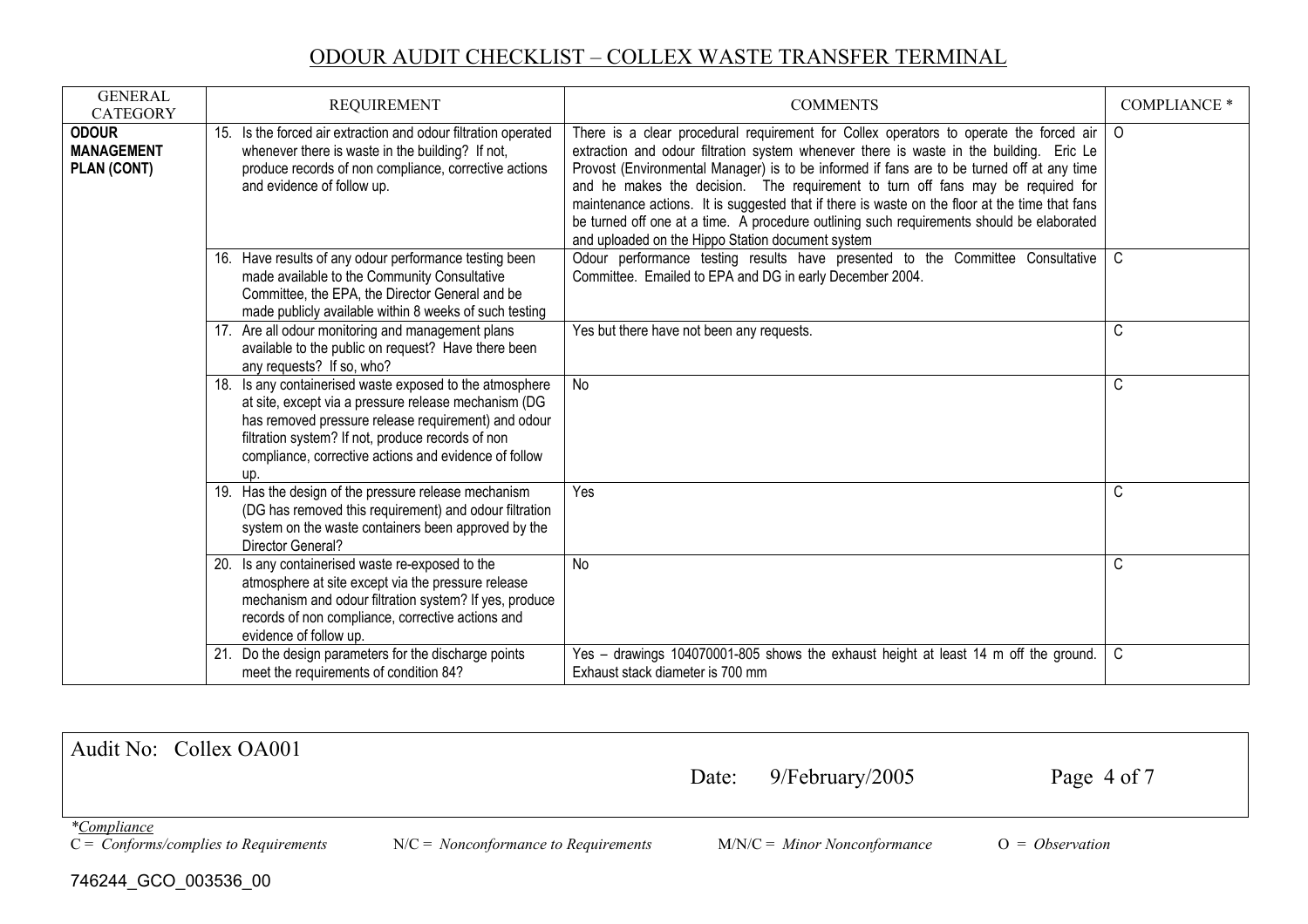| <b>GENERAL</b><br><b>CATEGORY</b>                      | <b>REQUIREMENT</b>                                                                                                                                                                                                                                                                                              | <b>COMMENTS</b>                                                                                                                                                                                                                                                                                                                                                                                                                                                                                                                                                                      | <b>COMPLIANCE *</b> |
|--------------------------------------------------------|-----------------------------------------------------------------------------------------------------------------------------------------------------------------------------------------------------------------------------------------------------------------------------------------------------------------|--------------------------------------------------------------------------------------------------------------------------------------------------------------------------------------------------------------------------------------------------------------------------------------------------------------------------------------------------------------------------------------------------------------------------------------------------------------------------------------------------------------------------------------------------------------------------------------|---------------------|
| <b>ODOUR</b><br><b>MANAGEMENT</b><br><b>PLAN (CONT</b> | 22. Have the measured discharges exceeded 1740 OU/m3<br>in testing regime? If yes, produce records of non<br>compliance, corrective actions and evidence of follow<br>up.                                                                                                                                       | Stack testing carried out to date indicates that odour and particulates are removed efficiently<br>and that the measured discharges have remained below 1740 OU/m3 (VIPAC ref<br>746244 TRP 003232 01).                                                                                                                                                                                                                                                                                                                                                                              | $\mathsf{C}$        |
|                                                        | 23. Have two odour impact assessments (ventilation<br>system operating and ventilation system not operating)<br>been submitted to the Director General and Auburn<br>Council within 30 days of the completion of testing?                                                                                       | At this stage only one odour impact assessment has been carried out, for the ventilation $\mid$ C<br>system operating (VIPAC ref 746244_TRP_003329_00). Work is ongoing for the ventilation<br>system not operating. Collex informed us that the VIPAC document was issued within 30<br>days of receiving the VIPAC report.                                                                                                                                                                                                                                                          |                     |
|                                                        | 24. Is there a meteorological station at site? Does it<br>provide the required meteorological parameters as<br>listed in condition 91?                                                                                                                                                                          | Yes - this was confirmed by Eric Le Provost (Collex) and later checked by a physical<br>inspection of the weather station                                                                                                                                                                                                                                                                                                                                                                                                                                                            | l c                 |
|                                                        | 25. Is there a Monitoring Data Management System?<br>Does it contain the following information? Automatic<br>weather data, odour emission rate data, estimate of<br>wast surface area on tipping floor, upset conditions<br>records, complaints register, weighbridge information<br>and compactor information. | The information is available but it is not collated within a central Monitoring Data<br>Management System. This item is under review. There is on going discussion with the<br>requirements for the natural ventilation scenario.                                                                                                                                                                                                                                                                                                                                                    | N/C                 |
|                                                        | 26. Is the Standard Operating Procedure (SOP) contained<br>on page 11 of the OMP applied? Are operators aware<br>of this SOP? Are there training records?                                                                                                                                                       | The SOP is not applied. There is some misunderstanding with what it actually means (ie.<br>what does is the amount if waste > 25% mean). There is a need to review this SOP in light<br>of current operations. By the same token, there may be a need to review operations in light<br>of the requirements of the OMP.<br>There are no training records associated with the SOP contained on page 11 of the OMP.<br>It is recommended that the SOP be reviewed in light of operational constraints.                                                                                  | N/C                 |
|                                                        | 27. What maintenance schedule is being used on the<br>extraction system? Is there documentary evidence of<br>maintenance occurring?                                                                                                                                                                             | Yes there is a maintenance schedule for the extraction system. This is a daily activity and<br>the Daily Terminal Building Filter Checklist (document FOR-NSW-219-007 is the reference).                                                                                                                                                                                                                                                                                                                                                                                             | $\mathsf{C}$        |
|                                                        | 28. What replacement schedule is being used for the<br>carbon filters on the extraction system? Is there<br>documentary evidence of this?                                                                                                                                                                       | The replacement schedule for the carbon filters on the extraction system is still under<br>investigation. However there has been a change already made as mechanical failure was<br>noticed on some of the carbon filters Currently, there would be no changes in the filters<br>unless Collex staff notice any mechanical failure of the carbon filters, in which case these are<br>replaced on an as required basis. There was no register of the change out of carbon filters,<br>it is recommended that a register be established and maintained on the Hippo Station<br>system. | M/N/C               |

Audit No: Collex OA001

Date: 9/February/2005 Page 5 of 7

*\*<u>Compliance</u>*<br>*C* = *Conforms/complies to Requirements* 

746244\_GCO\_003536\_00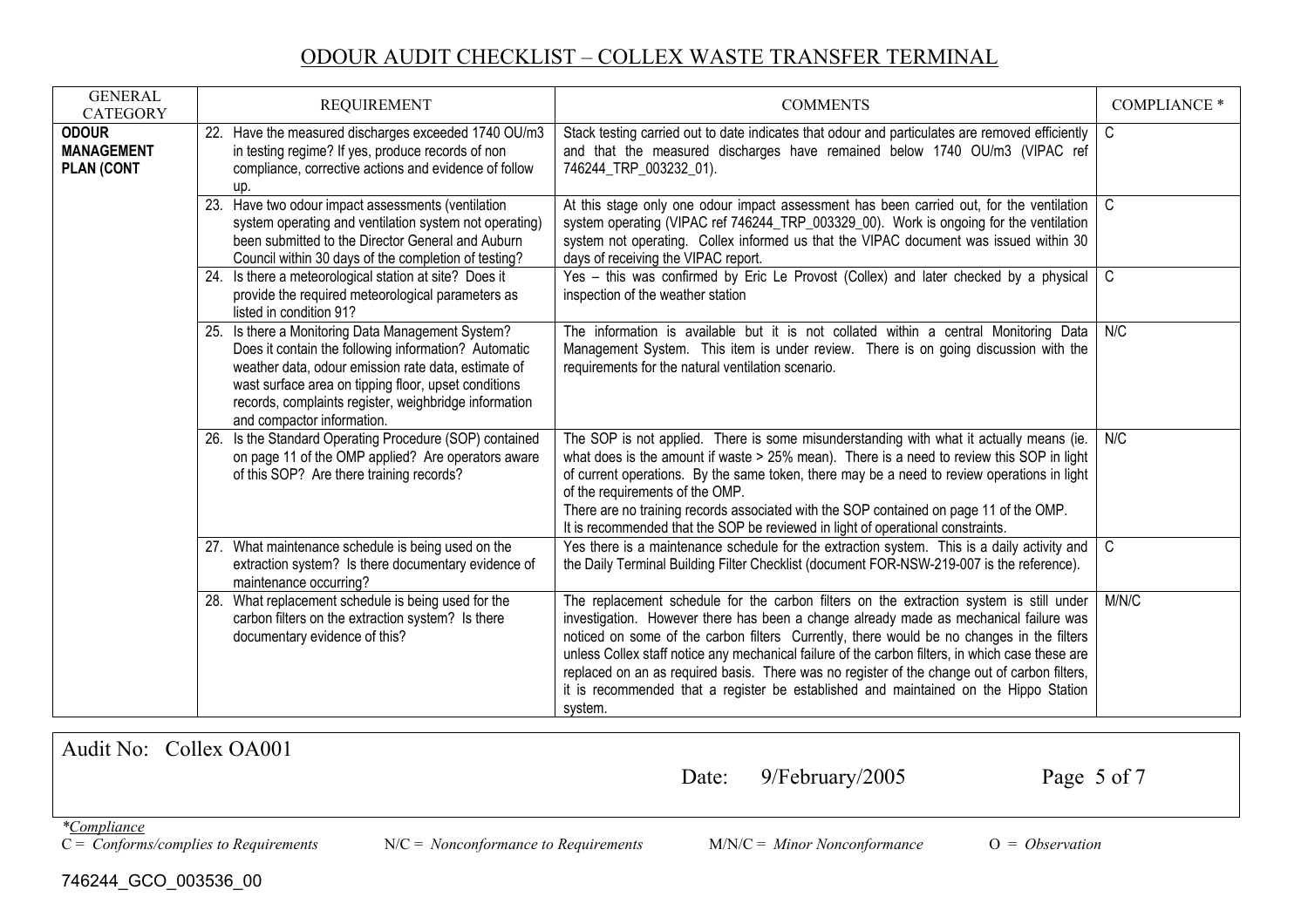| <b>GENERAL</b><br>CATEGORY                             | <b>REQUIREMENT</b>                                                                                                                 | <b>COMMENTS</b>                                                                                                                                                         | <b>COMPLIANCE *</b> |
|--------------------------------------------------------|------------------------------------------------------------------------------------------------------------------------------------|-------------------------------------------------------------------------------------------------------------------------------------------------------------------------|---------------------|
| <b>ODOUR</b><br><b>MANAGEMENT</b><br><b>PLAN (CONT</b> | 29. What replacement schedule is being used for the<br>carbon filters on the containers? Is there documentary<br>evidence of this? | Collex uses an Access database and currently filters are being changed out every 6 weeks.   C<br>This is currently under review, but the Access database was presented. |                     |

| Audit No: Collex OA001                                                     |                                        | Date: | 9/February/2005                | Page 6 of 7       |  |
|----------------------------------------------------------------------------|----------------------------------------|-------|--------------------------------|-------------------|--|
| <i>*Compliance</i><br>$C = \text{Conforms}/\text{complex to Requirements}$ | $N/C = Nonconformance to Requirements$ |       | $M/N/C =$ Minor Nonconformance | $O = Observation$ |  |
| 746244_GCO_003536_00                                                       |                                        |       |                                |                   |  |